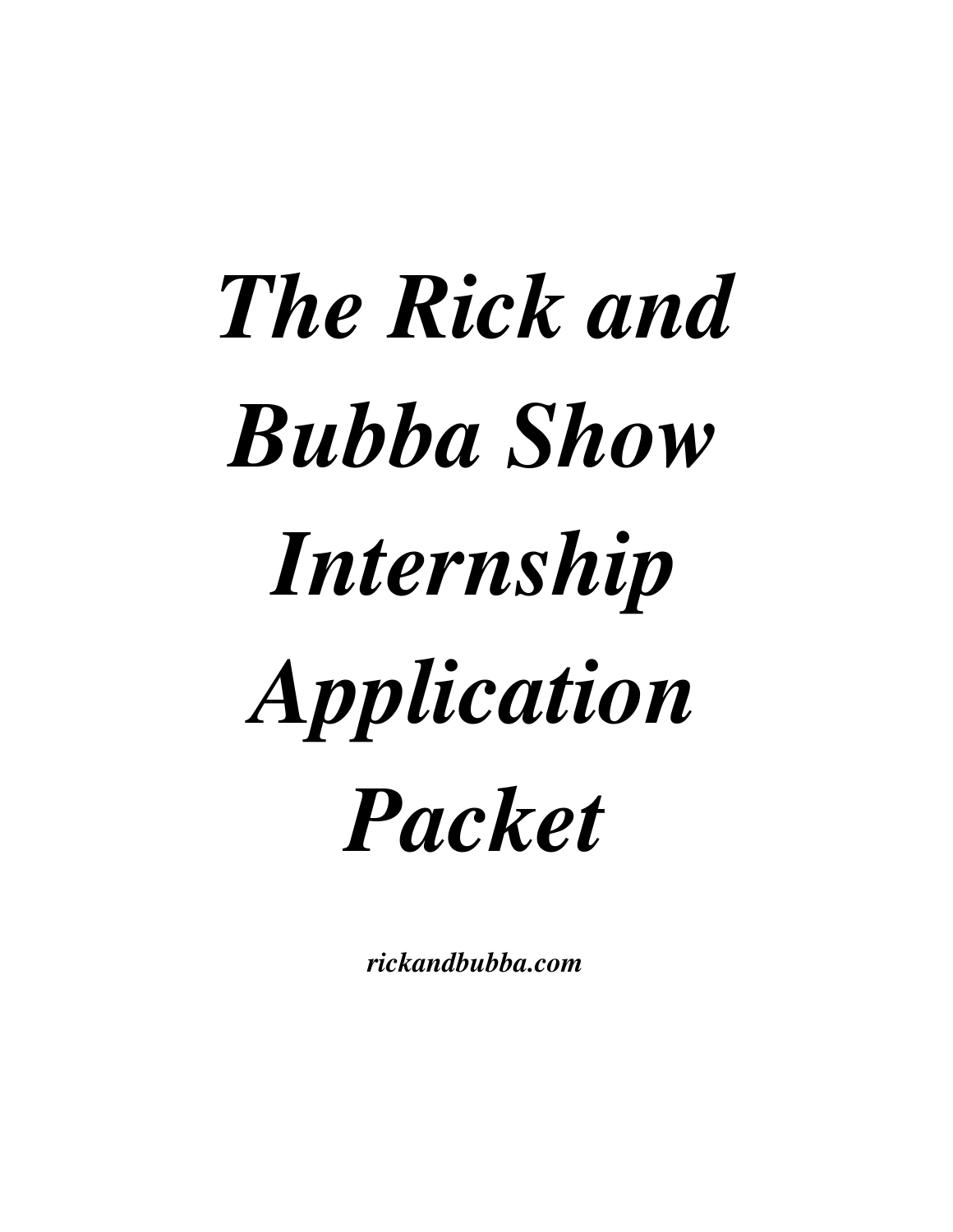#### *Dear Intern Applicant:*

*Thank you for your interest in the Rick and Bubba Show Internship Program. Our internship program of ers a unique and exciting opportunity to experience the day-to-day activities of the radio and television show.*

This program will enable you to:

▪ *Receive hands-on education and training on the planning, coordination and execution of the radio business.* ▪ *Establish industry contacts and relationships for your future network* ▪ *Become better informed on the day-to-day operations of running a commercial radio station.* ▪ *Become inspired on the ef ectiveness and influence of radio in the public community* ▪ *Receive educational/college credit earned towards your degree*

Internships are offered year round and are divided into quarterly sessions. These internships are available to students fulfilling the following requirements:

- *Student must be at least 18 years of age*
- *Have an interest in broadcasting*
- *Enrolled in a local college or university program for the specific*

*purpose of gaining school credits toward a degree*

- *Ability to commute at specified times to the station*
- *Dress appropriate for professional work environment*
- *Possess a positive and professional attitude*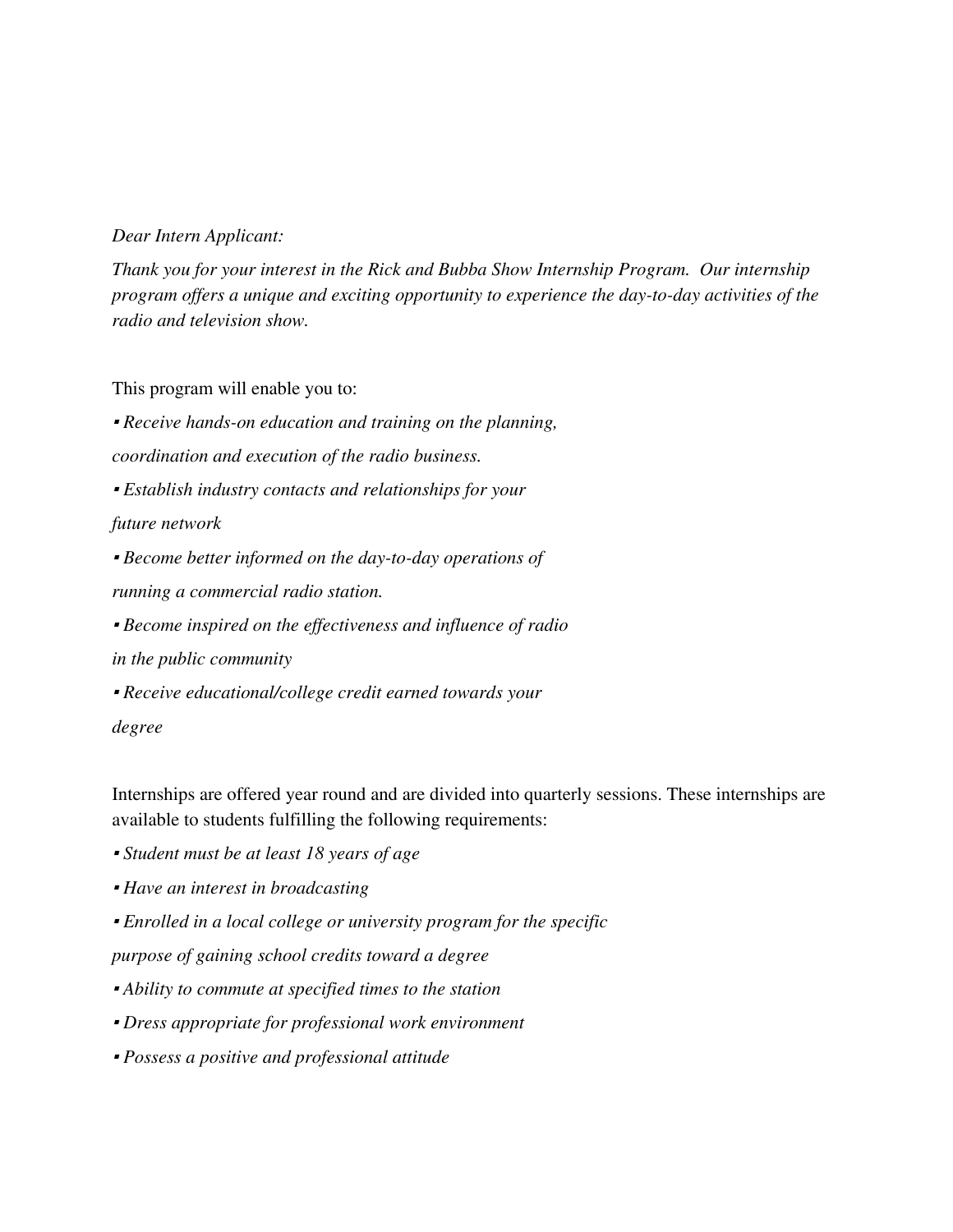## *Application Checklist*

To apply for a position in The Rick and Bubba Show Internship Program please submit the following completed materials:

- *1. Internship Application Form*
- *2. Intern Interest Form*
- *3. Internship Availability Form*
- *4. Internship Agreement*
- *5. Internship Program Confidentiality Clause*
- *6. Current Resume*

All items should be sent to: *Michael "Helmsey" Helms at helmsey@rickandbubba.com*

*NOTE:* All materials must be submitted to the person indicated above and must be included at the time of application, or your application will not be processed. If your application is accepted, you will be contacted for an interview.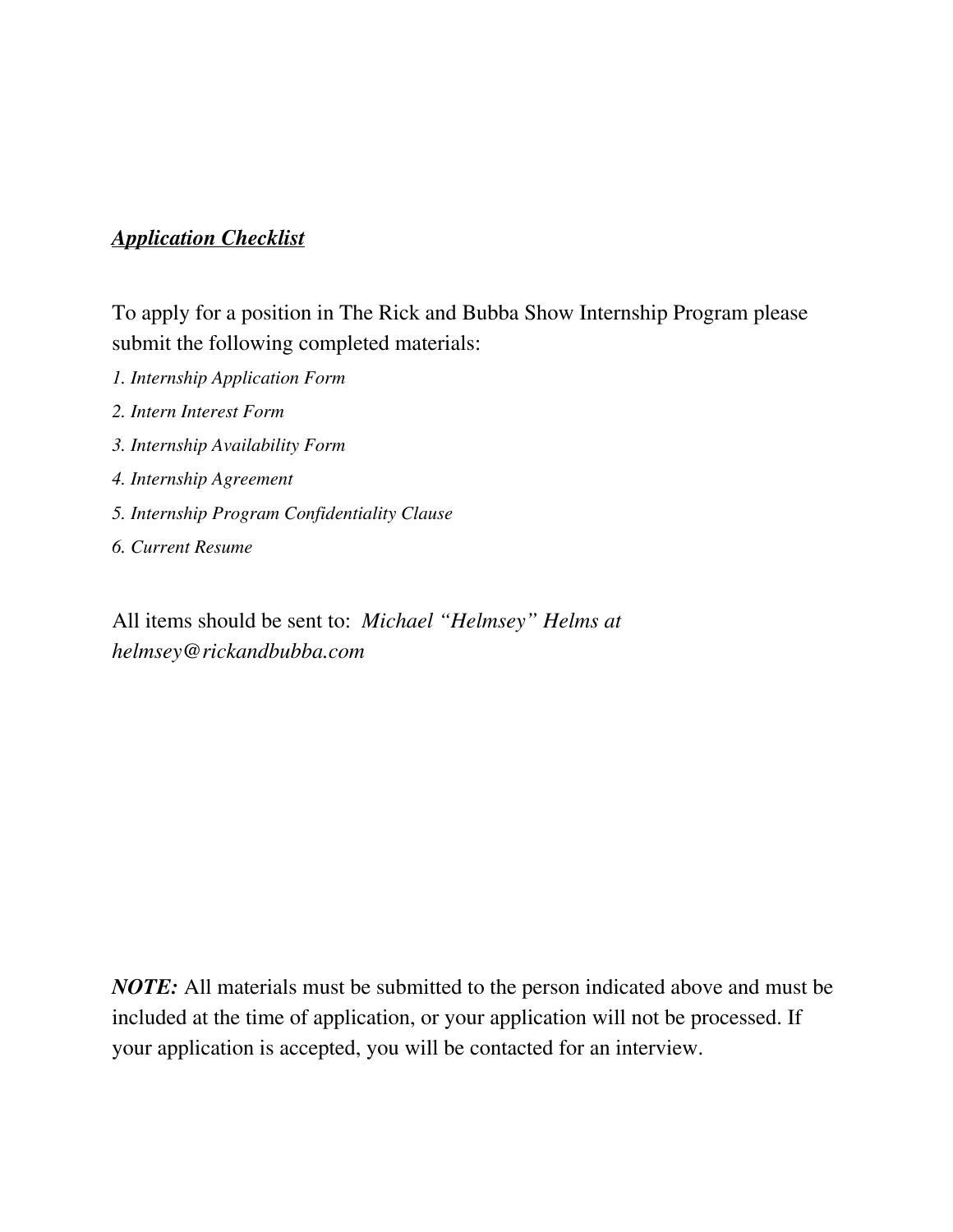# **Internship Application**

#### PERSONAL INFORMATION

| Phone: $(\_\_)$ - $\_\_$ |  |
|--------------------------|--|
|                          |  |
|                          |  |
|                          |  |
|                          |  |
|                          |  |

#### **SCHOOL INFORMATION**

| Phone: $(\_\_)$ - $\_\_$ |  |  |
|--------------------------|--|--|
|                          |  |  |
|                          |  |  |

#### **EMERGENCY CONTACT**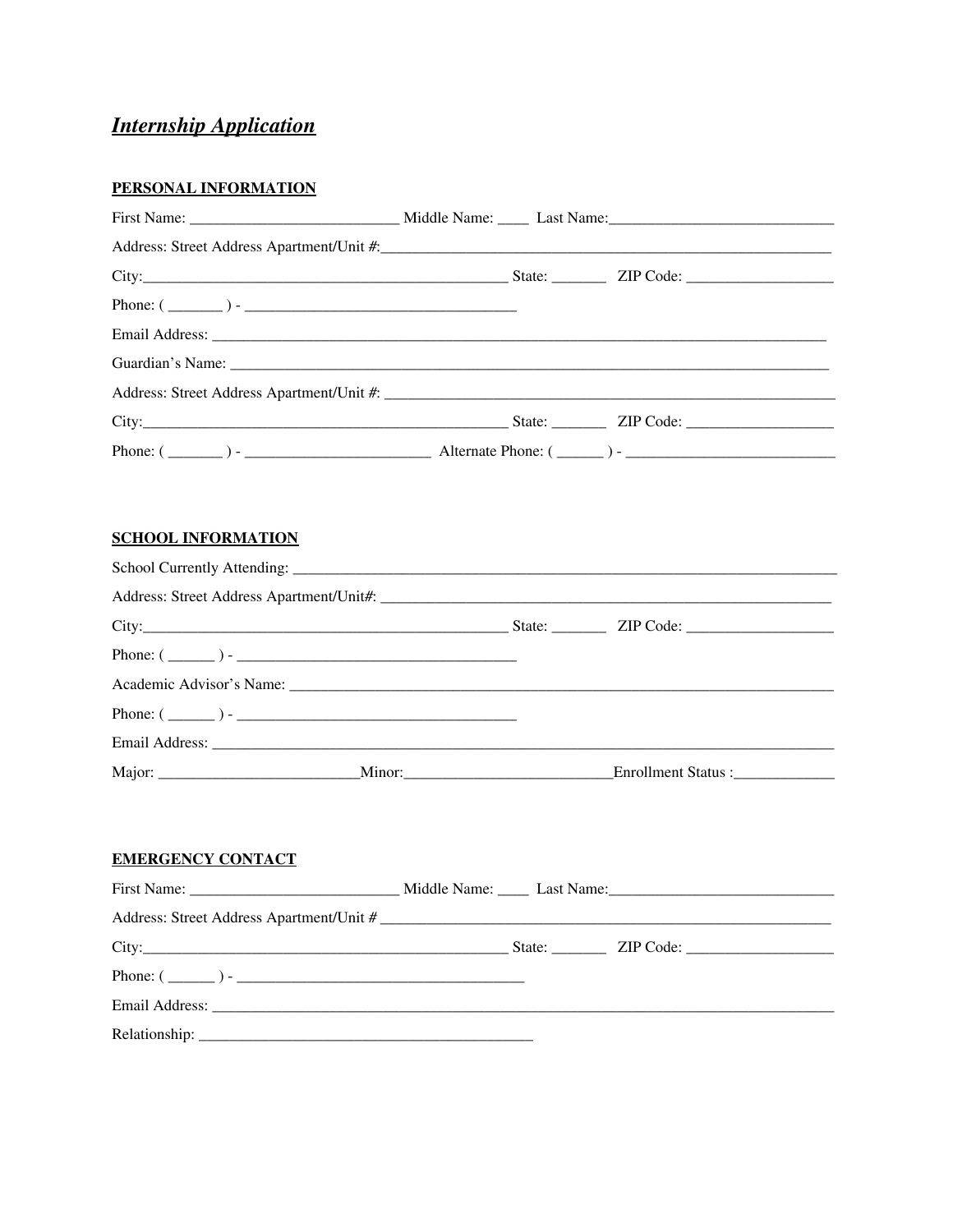# *Internship Interest Form*

Circle your areas of interest by ranking them from 1-5 with 1 being of most importance to you and 5 being least of least importance to you.

| General Administration: 1              |                          |   |                |               |   |                |   |   |   |  |  |
|----------------------------------------|--------------------------|---|----------------|---------------|---|----------------|---|---|---|--|--|
| Engineering: $1 \t 2$                  |                          |   |                | 3             | 4 |                |   |   |   |  |  |
| Programming Department: 1              |                          |   |                |               |   |                | 3 |   |   |  |  |
| Production: 1                          |                          | 2 |                | 3             |   |                |   |   |   |  |  |
| Marketing and Promotions Department: 1 |                          |   |                |               |   |                |   |   | 3 |  |  |
| Sales Department: 1                    |                          |   | 2              |               | 3 |                | 4 | 5 |   |  |  |
| On-Air Talent:                         | $\overline{\phantom{a}}$ |   | 2              | $\mathcal{F}$ |   | $\overline{4}$ |   |   |   |  |  |
| <b>Information Technology:</b>         |                          |   | $\overline{1}$ |               |   | 3              |   |   |   |  |  |

List school/college courses taken applicable to your main area of interest:

 $\overline{\phantom{a}}$  , and the contract of the contract of the contract of the contract of the contract of the contract of the contract of the contract of the contract of the contract of the contract of the contract of the contrac

 $\overline{\phantom{a}}$  , and the contract of the contract of the contract of the contract of the contract of the contract of the contract of the contract of the contract of the contract of the contract of the contract of the contrac

\_\_\_\_\_\_\_\_\_\_\_\_\_\_\_\_\_\_\_\_\_\_\_\_\_\_\_\_\_\_\_\_\_\_\_\_\_\_\_\_\_\_\_\_\_\_\_\_\_\_\_\_\_\_\_\_\_\_\_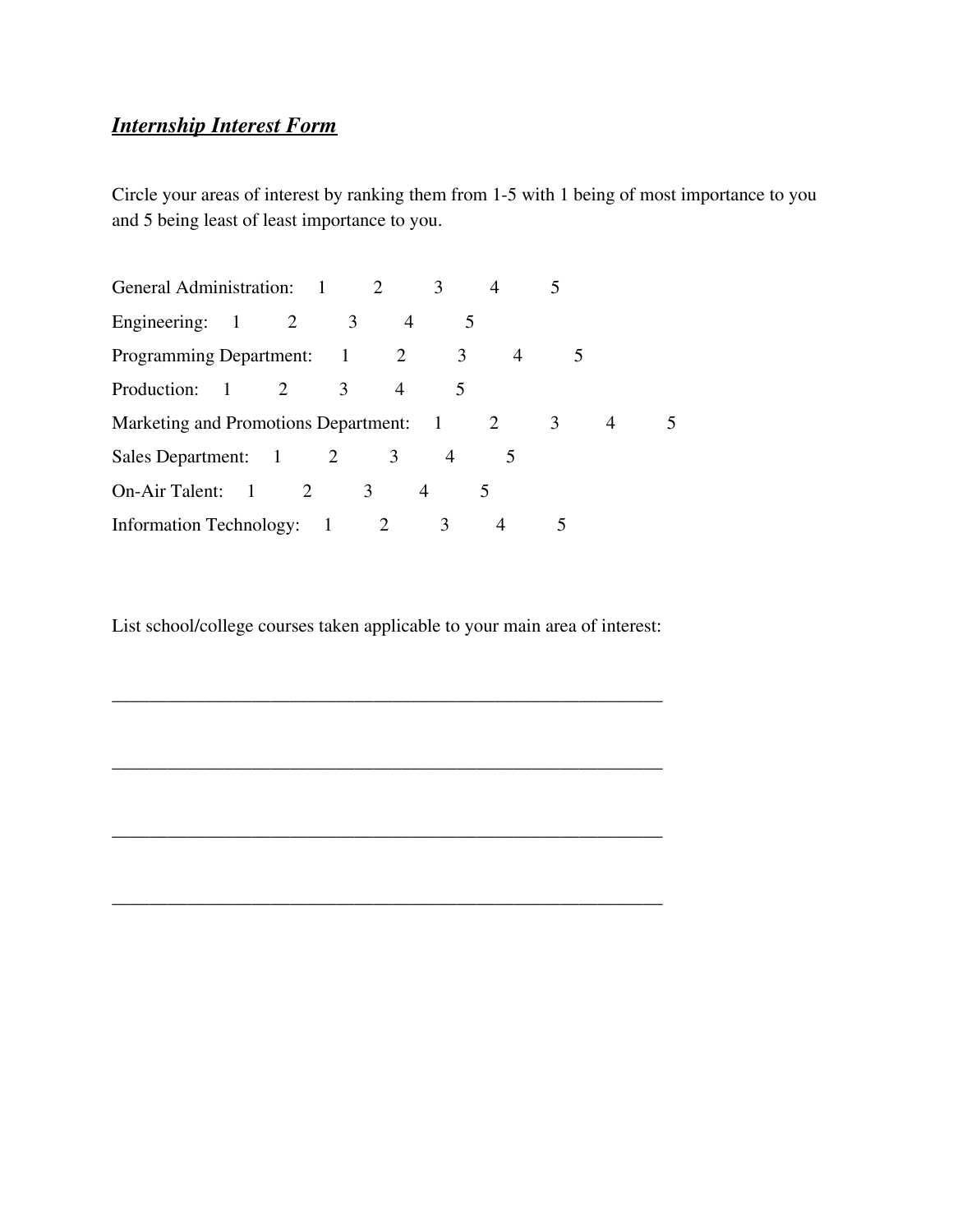## *Internship Availability Form*

*Start Date: \_\_\_\_\_\_ / \_\_\_\_\_ / \_\_\_\_\_*

*Finish Date: \_\_\_\_\_\_ / \_\_\_\_\_ / \_\_\_\_\_*

*(Put a check next to the days of the week you will be available)* MONDAY: \_\_\_\_\_\_ TUESDAY: WEDNESDAY: THURSDAY: FRIDAY: \_\_\_\_\_\_

*The show is aired live Monday-Friday from 5:00am - 10:00am central time. Post show production is completed from 10:10am - 10:30am central time. (MUST BE ABLE TO INTERN AT LEAST 10 HOURS TOTAL PER WEEK)*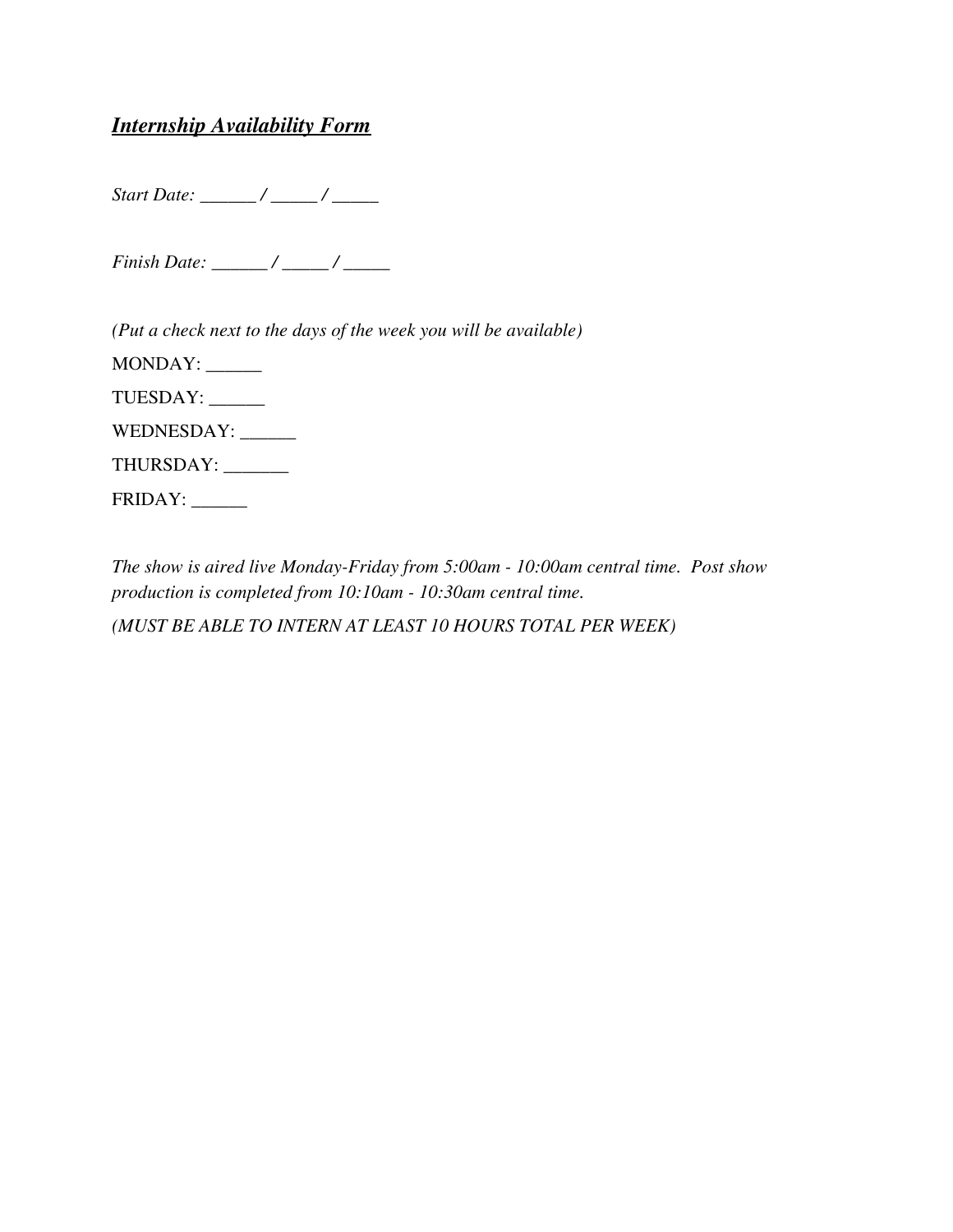### *Internship Agreement*

I, the contract of the contract of the contract of the contract of the contract of the hereby request that the Rick and Bubba Show allow me to participate in their internship program. I acknowledge that, if I am accepted, I will not be an employee or an agent of Rick and Bubba Inc, but will act solely as an unpaid intern, gaining college credit and experience exclusively for my own benefit, and will not represent to any party that I am an employee.

In consideration of the opportunity to acquire such experience, I do hereby release, hold harmless and forever discharge The Rick and Bubba Show, its owners, successors, agents, heirs and employees from any and all liability for personal injury or property damage which I may sustain in the course of, as a result of, or as a consequence of directly or indirectly, my internship at Rick and Bubba Inc.

| This                          | day of $\frac{1}{\sqrt{1-\frac{1}{2}}}\left\{ \frac{1}{2}, \frac{1}{2}, \frac{1}{2}, \frac{1}{2}\right\}$ | 20 |
|-------------------------------|-----------------------------------------------------------------------------------------------------------|----|
|                               |                                                                                                           |    |
| <b>Intern Applicant Name:</b> |                                                                                                           |    |
|                               |                                                                                                           |    |
| Intern Applicant Signature:   |                                                                                                           |    |

Internship Coordinator where internship will occur:

I have fully explained the above statement to the intern applicant. Any and all questions intern has have been explained and intern fully understands above- captioned statement.

Internship Coordinator's Signature: \_\_\_\_\_\_\_\_\_\_\_\_\_\_\_\_\_\_\_\_\_\_\_\_\_\_\_\_\_\_\_\_\_\_\_\_\_\_\_\_\_\_\_\_\_\_\_\_\_